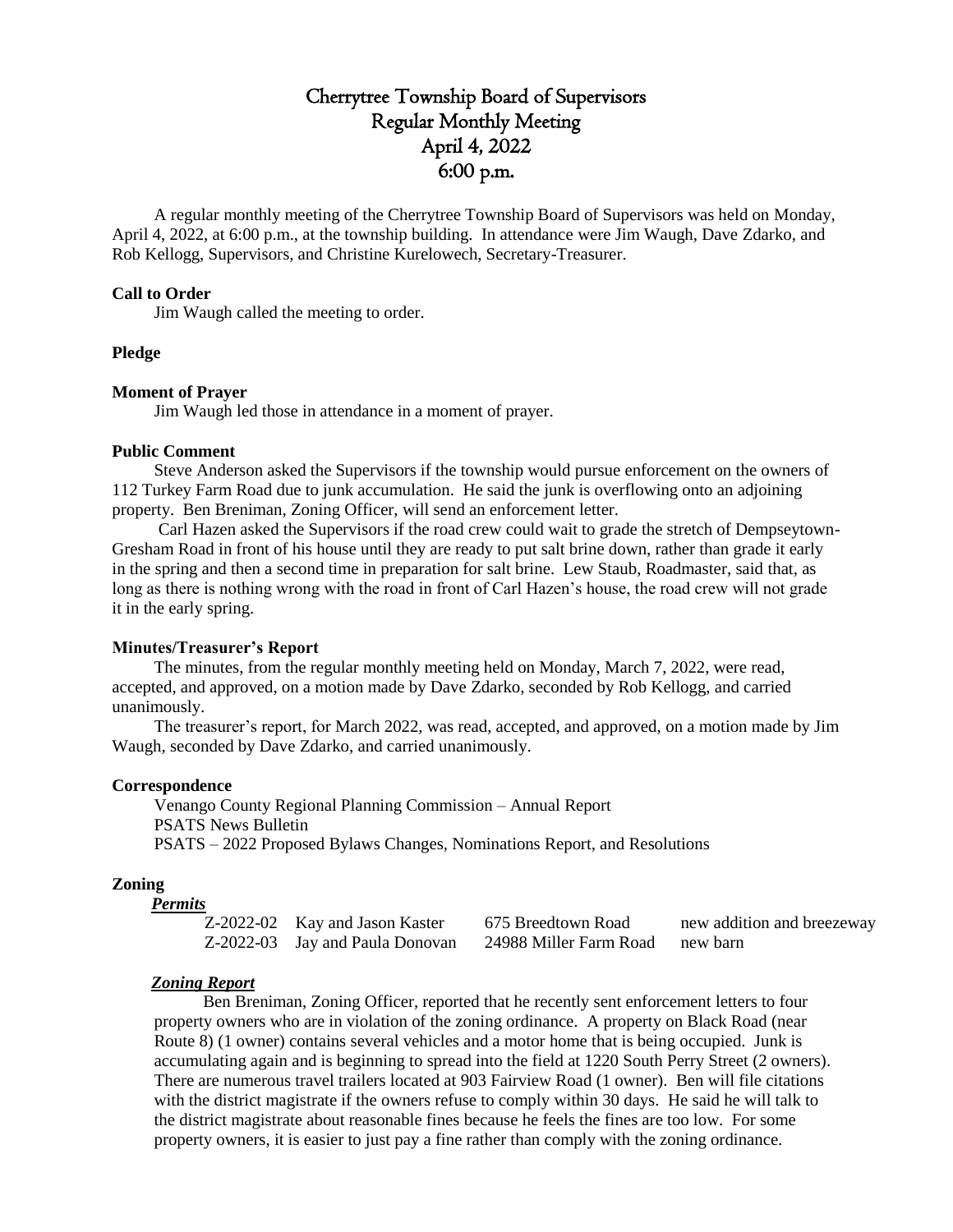# **Administrative Action**

#### *2022 Stone RFQ – Review Quotes and Vote*

Quotes for stone from Allegheny Aggregates, Inc., Allegheny Mineral Corporation, Hillside Stone, LLC, Hasbrouck Sand & Gravel, Glenn O. Hawbaker, Inc., and IA Construction Corporation were reviewed by the Supervisors. Discussion was held about whether the township should accept the quantities and prices presented, or lower the quantities and seek new quotes. Chrissie Kurelowech told the Supervisors that she compared the road maintenance expenses (accounts 432, 438 and 439) for 2022 with the road maintenance expenses from 2021 and found that, if the township chooses to purchase all of the stone that was put out for bid, when considering the other road maintenance expenses for 2022 (culvert replacements, salt brine, salt, etc.), only about \$85,000.00 (most likely less, depending upon the cost of salt brine and salt) will remain to be spent on other road maintenance activities like seal coating and paving. On a motion made by Dave Zdarko, seconded by Rob Kellogg, and carried unanimously, the Supervisors voted to award Item #1, Item #2, Item #3, and Item #4 to the lowest bidder, Hasbrouck Sand & Gravel, and Item #5 to the lowest bidder, IA Construction Corporation. The total for all of the gravel is \$171,497.00, which is approximately \$10,000.00 higher than the total for 2021 (\$161,636.00). Quantities and prices are listed below. The full bid results are attached.

| <b>Item</b>    | <b>Item Description</b>        | <b>Tons</b> | Cost           | <b>Total Cost</b> |
|----------------|--------------------------------|-------------|----------------|-------------------|
| #              |                                |             | <b>Per Ton</b> |                   |
|                | AS1 Antiskid                   | 2,300       | \$8.59         | \$19,757.00       |
| $\overline{2}$ | 2RC Gravel – Tailgate Delivery | 14,400      | \$9.48         | \$136,512.00      |
| $\mathbf{R}$   | 2RC Gravel – Stockpile         | 500         | \$9.48         | \$4,740.00        |
|                | AASHTO#57 Type C               | 600         | \$13.48        | \$8,088.00        |
|                | 2A Limestone                   | 150         | \$16.00        | \$2,400.00        |

\* IA Construction Corporation made an error when quoting and its quote for Item #5 (2A Limestone) was disregarded on April 5, 2022. The Supervisors will vote to formally accept the quote submitted by Allegheny Mineral Corporation for Item #5 (150 tons of 2A Limestone at \$23.50 per ton) at the regular monthly meeting scheduled for 6:00 p.m. on Monday, May 2, 2022.

#### *Salt Brine – 150,000 Gallons*

On a motion made by Jim Waugh, seconded by Dave Zdarko, and carried unanimously, the Supervisors voted to put 150,000 gallons of salt brine (PA DEP approved) out for bid. Bids will be opened and reviewed at the next regular monthly meeting, which is scheduled for 6:00 p.m. on Monday, May 2, 2022.

#### *Resolution #22-42 – Vargason Single Residence Sewage Treatment Plant*

Chrissie Kurelowech reported to the Supervisors that John DeLacio, of Advanced Treatment, Inc., sent notification letters to the owners of properties located downstream of the proposed Vargason single residence sewage treatment plant (138 Turkey Farm Road) and received a response letter from an attorney representing Carmen and Antoinette Paliotta. The letter said that Carmen and Antoinette Paliotta would not object to the single residence sewage treatment plant being installed as long as some conditions were met by the property owner, Matthew Vargason, including providing a written indemnity and providing proof of liability insurance naming Carmen and Antoinette Paliotta as additional insureds relating to work performed during the installation of the system. Chrissie Kurelowech was told by Donna Ulan Smith, of the Pennsylvania Department of Environmental Protection (PA DEP), that the letter from Carmen and Antoinette Paliotta's attorney would not prevent the township from approving the Vargason single residence sewage treatment plant, but that either the township or John DeLacio should respond and address the concerns. On March 9, 2022, John DeLacio sent a response letter to the attorney representing Carmen and Antoinette Paliotta. In the letter, he said that the National Pollutant Discharge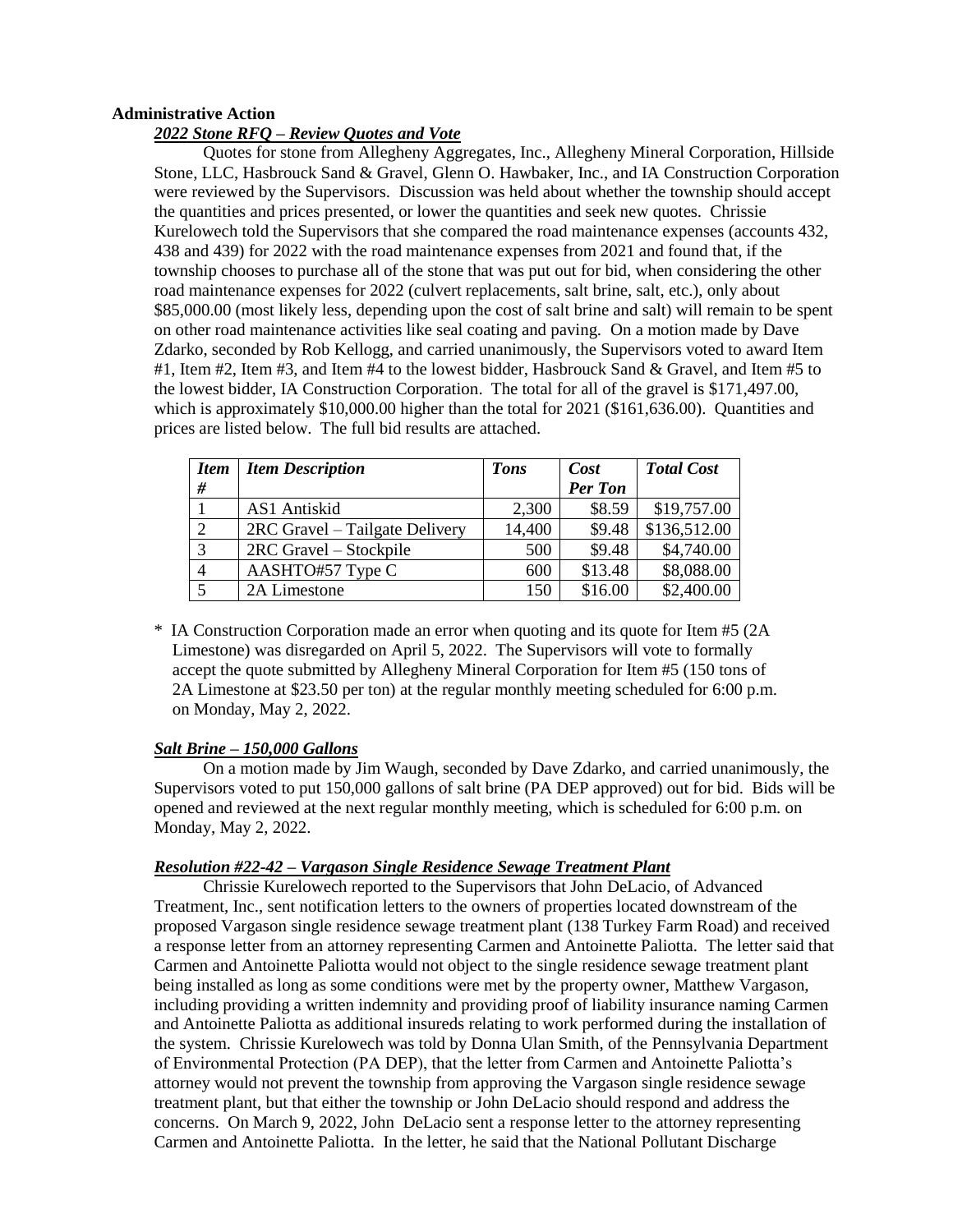Elimination System (NPDES) permit holds Matthew Vargason totally responsible for long-term maintenance and that annual monitoring documents will be required. Additionally, the system's discharge pipe will be located on the Vargason property and most likely will only discharge "a trickle". John DeLacio also stated in the letter that there is a high probability that the malfunctioning system is putting untreated sewage into the same drainage channel right now and that Matthew Vargason is eliminating the discharge of untreated sewage by installing a new single residence sewage treatment plant. After being made aware of the concerns brought forth on behalf of Carmen and Antoinette Paliotta, on a motion made by Jim Waugh, seconded by Rob Kellogg, and carried unanimously, the Supervisors voted to adopt Resolution #22-42 (Vargason Single Residence Sewage Treatment Plant).

#### *Titusville Solar, LLC – Stormwater Management Plan - Vote*

Jim Waugh made a motion to approve the Stormwater Management Plans as submitted by Titusville Solar, LLC to Cherrytree Township's Engineer Mark J. Corey for review and approval for the Solar Energy Project planned for Cherrytree Township on the west side of Route 8 in the vicinity of 4200 William Flynn Highway, and consisting of those plans identified in Mark J. Corey's letter dated January 24, 2022, under and subject to the following conditions.

# *Conditions of Approval*

*Cherrytree Township must receive (1) written documentation of approval of the Soil Erosion & Sedimentation Control Plan by the Venango County Conservation District, (2) written documentation of the issuance of the NPDES Stormwater Management Discharge permit by the Venango County Conservation District, and (3) written documentation of final approval of the final Land Development Plans by the Venango County Regional Planning Commission.* 

*Cherrytree Township must also receive (1) the Stormwater Operation and Maintenance Agreement in the form acceptable to the Township, as properly executed by the appropriate landowners and Developer, (2) the Agreement to Reimburse the Township for certain expenses related to the review, administration and inspection of Stormwater Management plans and facilities, as properly executed by Developer, (3) the Decommissioning Agreement as properly executed by the Operator, and (4) the properly executed Stormwater Management Plans as reviewed and approved by the Township's Engineer.* 

*When the executed Agreements and Plans are received by the Township, the Plans and Agreements shall be executed by the appropriate Township officials and recorded by the Township at the Venango County Recorder's office at Developers expense unless other arrangements are made with the agreement of Township officials.* 

*The Developer shall comply with the criteria and conditions for approval as set forth in the letter of Mark J. Corey dated January 24, 2022.* 

*Before construction of the Solar Facility may commence, Developer shall provide the Township with the properly executed Agreement for Financial Security for Completion of Stormwater Management Facilities as required by Section 1001 of the Cherrytree Township Stormwater Management Ordinance, in a form acceptable to the Township, together with the security required.*

Dave Zdarko seconded and the motion was carried unanimously.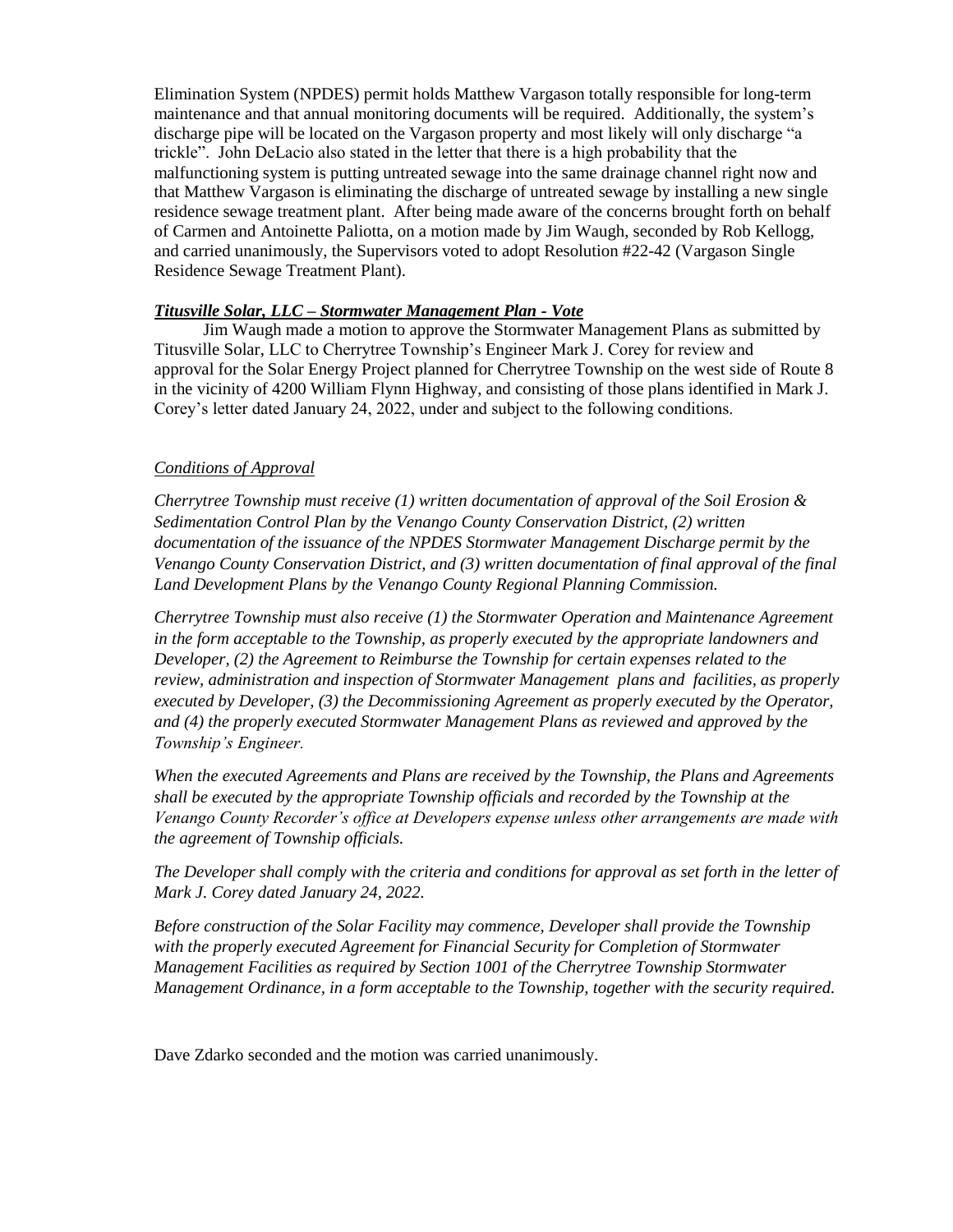# **Committee Reports**

*VFD*

Jim Waugh, VFD Treasurer, reported that there were 13 calls since the last meeting. Of the 13 calls, 1 was a building fire, 3 were EMS, 1 was an MVA with injuries, 1 was shorted electrical equipment, 4 were public service, 1 was dispatched and canceled, and 2 were false alarms.

The spring shoots will continue to be held every Tuesday evening through Tuesday, April 12, 2022. The doors open at 5:30 p.m. and the shooting begins at 6:00 p.m. The turnout has not been great so far this year.

# *EMA*

There was no report.

# *Road*

Lew Staub, Roadmaster, reported that the road crew spent 2 days fixing spots from washouts, cleaned the trucks off 4 times, and spent 1 day restacking antiskid. They also graded on 1 road, dragged on 1 road, plowed and put antiskid down 8 times, and cut up a tree.

As for equipment, the leaf blower was taken off and the drag was hooked up, the 2014 Dodge is back from Shambaugh Towing, a new wiper arm was put on the 2002 International and the spreader bearing was changed on the 2002 International. The 2002 International is currently in need of extensive repairs and the following parts have been ordered: fan, radiator, shroud, both coolant tanks, both radiator hoses, both belts and tensioners, cam sensor.

# **Old Business**

# *Fairview Road/Stone Springhouse Road – Stop Signs/Speed Limit Signs*

Chrissie Kurelowech reported that she and Jim Waugh recently spoke with the township solicitor and the PennDOT municipal services representative regarding whether or not the township can erect stop signs and/or speed limit signs near the intersection of Fairview Road and Stone Springhouse Road. The concern of vehicles speeding near the intersection was brought to the Supervisors' attention during the regular monthly meeting held on Monday, March 7, 2022. In order to erect a stop sign, an ordinance would need to be passed and, most likely, a traffic study would be needed. In order to erect a speed limit sign, an ordinance would need to be passed and a traffic study would be needed. Chrissie Kurelowech reported that the PennDOT municipal services representative said that the traffic study would record the speeds of vehicles and take the average to determine the speed limit, so if vehicles are consistently speeding, the average speed is going to be high and, most likely, the speed limit would be set higher than the township would want. Unless the ordinances are passed and the traffic studies are performed, any stop signs or speed limit signs put up by the township are unenforceable. No new signs will be erected at this time.

# *Residents Purchasing Additional Salt Brine*

At the regular monthly meeting held on Monday, March 7, 2022, a resident asked if he would be able to purchase salt brine from Seneca Mineral and have it applied to the stretch of road in front of his house early in the season, before the township applies salt brine. Chrissie Kurelowech reported that she checked with the township solicitor and he said that the township is ultimately responsible for maintenance of the roads, so the township could be held liable, therefore, residents cannot be permitted to purchase their own brine and have it applied to township roads.

# *Executive Sessions – Monday, March 28, 2022 and Monday, April 4, 2022 - Personnel*

The Supervisors announced that two executive sessions were recently held to discuss personnel matters (applicants for vacant road worker position). The first occurred on Monday, March 28, 2022 (early evening) and the second occurred on Monday, April 4, 2022 (5:00 p.m.).